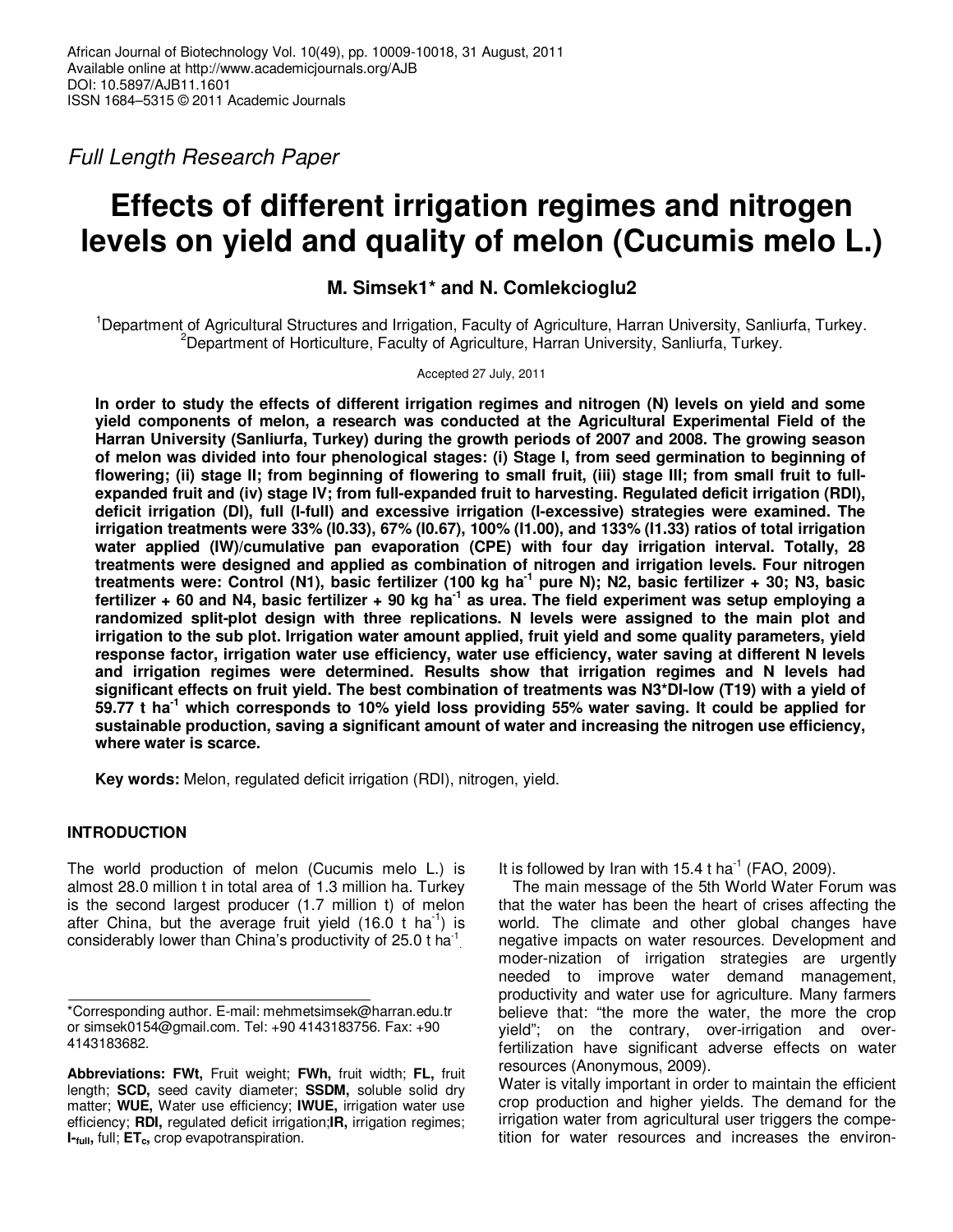| Year             | <b>Month</b> | $T_a$ (°C) | <b>RH (%)</b> | $P$ (mm) | $R_s$ (MJ m <sup>-2</sup> day <sup>-1</sup> ) | $u_2$ (m s <sup>-1</sup> ) |
|------------------|--------------|------------|---------------|----------|-----------------------------------------------|----------------------------|
|                  | June         | 30.4       | 36.9          | 0.8      | 25.7                                          | 2.3                        |
|                  | July         | 34.0       | 31.3          | 8.0      | 23.2                                          | 2.1                        |
| 2007             | August       | 32.2       | 41.9          | 3.2      | 21.8                                          | 1.6                        |
|                  | September    | 28.4       | 36.4          |          | 17.9                                          | 1.7                        |
|                  | October      | 21.6       | 47.7          | 14.5     | 13.4                                          | 1.3                        |
|                  |              |            |               |          |                                               |                            |
|                  | June         | 29.8       | 29.8          | 8.6      | 26.5                                          | 2.7                        |
|                  | July         | 32.7       | 34.7          |          | 25.7                                          | 1.7                        |
| 2008             | August       | 33.0       | 46.8          | 0.5      | 20.2                                          | 1.6                        |
|                  | September    | 26.0       | 52.6          | 83.2     | 17.2                                          | 1.6                        |
|                  | October      | 20.5       | 55.6          | 22.5     | 13.4                                          | 1.1                        |
|                  |              |            |               |          |                                               |                            |
|                  | June         | 27.9       | 32.4          | 3.0      | 24.4                                          | 3.0                        |
|                  | July         | 33.1       | 29.6          | 0.6      | 23.5                                          | 3.1                        |
| Long run average | August       | 31.2       | 32.3          | 0.9      | 21.5                                          | 2.7                        |
| (1929 to 2008)   | September    | 26.7       | 35.1          | 1.1      | 18.3                                          | 2.4                        |
|                  | October      | 20.1       | 44.8          | 23.8     | 13.2                                          | 1.8                        |

**Table 1.** Average of daily values of air temperature (T<sub>a</sub>), relative humidity (RH), precipitation (P), solar radiation  $(R_s)$  and wind speed at 2 m height  $(u_2)$  for the month of June to October at Sanliurfa, during the experiments as compared to the long term mean.

mental concern (Doorenbos and Kassam, 1979).

Irrigation becomes a bigger issue when the area is under harsh climatic conditions where water and land sources are limited and the rainfall amount is considerably low. For these regions, RDI strategies can be thought to be alternative to the traditional irrigation scheduling due to its advantages of cutting down the usage of water to meet the needs of plants (Stewart and Nielsen, 1990). RDI is primarily based on the idea of plant sensitivity to water stress which is considered not to be the same during the growth season. Therefore, the intermittent water stress can be acceptable and useful with regards to water saving and better water use efficiency (Mitchell et al., 1984; Silber et al., 2007). This strategy has been applied for many crop productions such as maize (Kang et al., 2000), onion (Bekele and Tilahun, 2007) and watermelon (Gonzalez et al., 2009).

The objectives of this study were to determine the effects of different irrigation strategies such as regulated deficit, deficit and excessive irrigation, different amount of N levels on the FY, yield components and the WUE of melon through its different growth stages under semi-arid climate conditions.

#### **MATERIALS AND METHODS**

#### **Site description and climate**

Field experiments were carried out at the Agricultural Experimental Research Station of the University of Harran, Sanliurfa, Turkey (latitude of 37° 08' N, longitude 38° 46' E, 464 m above sea level) during the summer of 2007 and 2008. The site is in a continental

semi-arid temperate zone with a mean annual precipitation of 364.2 and 314.1 mm in 2007 and 2008, respectively. The texture of the study area was characterized as high-clay content (60%) in the effective root zone (0.0 to 0.60 m). The soil had a field capacity and permanent wilting point based on volumetric water content [(v/v)%]: 40.8 to 42.6% and 28.7 to 30.3%, respectively. The bulk density and organic matter were 1.33 to 1.39 gcm-3 and 1.8 to 2.7%, respectively. The plant available water up to 1.0 m was between 161 and 171 mm for the vertical zone. Some climatic variables for experimental years and averages of long years are presented for the months in which the experiments were conducted (Table 1).

#### **Crop management, irrigation and nitrogen levels, and statistical analysis**

A field experiment was conducted during two years. Melon seeds (cv Futuro F1, FITO seed comp.) were sown in the field on June 25, 2007 and July 18, 2008. Seeds were spaced with 50 cm in a row and 200 cm between rows (plant density of about 10,000 plant ha-1 ).

The whole growing season of melon was divided into four phenological stages: (i) stage I: From seed germination to the beginning of flowering (day after sowing (DAS); DAS: 22, 2007 and DAS: 22, 2008); (ii) stage II: from the beginning of flowering to small fruit (DAS: 21, 2007 and DAS: 21, 2008), (iii) stage III; from the small fruit to the full-expanded fruit (DAS: 21, 2007 and DAS: 18, 2008) and (iv) stage IV; from full-expanded fruit to first harvesting (DAS: 21, 2007 and DAS: 20, 2008).

All treatment plots received the same amount of basic fertilizer  $(100 \text{ kg } \text{ha}^1 \text{ N}; 60 \text{ kg } \text{ha}^1 \text{ P2O} \text{ and } 300 \text{ kg } \text{ha}^1 \text{ K2O5}).$  All recommended phosphorus and one-third of potassium and nitrogen (ammonium nitrate) were applied just before sowing. The remaining nitrogen and potassium were applied at two equal dosages, 3rd and 6th weeks after sowing with the automatic fertigation system. Nine weeks after sowing (at full-expanded fruit stage), 0, 30, 60 and 90 kg ha<sup>-1</sup> urea (46 N%) (referred as to N1, N2, N3 and N4) were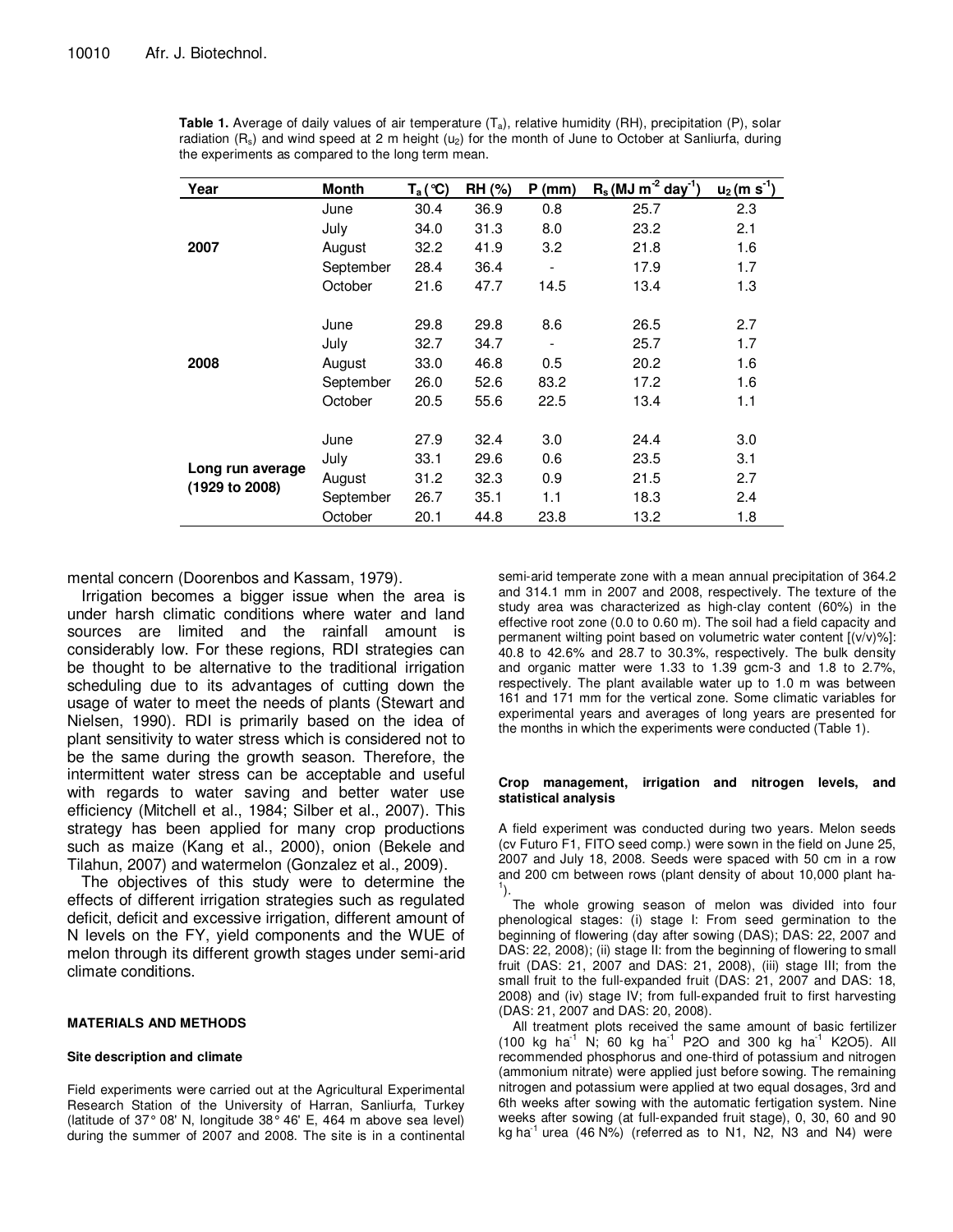| N              | Irrigation              | <b>Treatment</b> |                   | Growth stage (I, II, III and IV) and irrigation regime<br>(CPE <sup>‡</sup> ratio: 0.33, 0.67, 1.00 and 1.33) |                          |                          |
|----------------|-------------------------|------------------|-------------------|---------------------------------------------------------------------------------------------------------------|--------------------------|--------------------------|
|                | regime                  |                  | Ī.                | $\mathbf{I}$                                                                                                  | $\mathbf{III}$           | IV                       |
|                | $I$ - $_{full}$         | $T_1$            | $I_{1.00}$        | $II_{1.00}$                                                                                                   | III <sub>1.00</sub>      | IV <sub>1.00</sub>       |
|                | RDI <sub>1</sub>        | T <sub>2</sub>   | I <sub>1.00</sub> | $-†$                                                                                                          | III <sub>1.00</sub>      | IV <sub>1.00</sub>       |
|                | RDI <sub>2</sub>        | $T_3$            | $I_{1.00}$        | $II_{1.00}$                                                                                                   |                          | IV <sub>1.00</sub>       |
| $N_1$          | RDI <sub>3</sub>        | T <sub>4</sub>   | $I_{1.00}$        | II <sub>1.00</sub>                                                                                            | III <sub>1.00</sub>      |                          |
|                | $DI$ -low               | T <sub>5</sub>   | I <sub>1.00</sub> | II <sub>0.33</sub>                                                                                            | III <sub>0.33</sub>      | IV <sub>0.33</sub>       |
|                | DI-medium               | $T_6$            | I <sub>1.00</sub> | II <sub>0.67</sub>                                                                                            | III <sub>0.67</sub>      | IV <sub>0.67</sub>       |
|                | I-excessive             | T <sub>7</sub>   | $I_{1.00}$        | $II_{1.33}$                                                                                                   | III <sub>1.33</sub>      | IV <sub>1.33</sub>       |
|                | $I$ - $_{full}$         | $T_8$            | $I_{1.00}$        | II <sub>1.00</sub>                                                                                            | III <sub>1.00</sub>      | $\mathsf{IV}_{1.00}$     |
|                | RDI <sub>1</sub>        | $T_9$            | $I_{1.00}$        |                                                                                                               | III <sub>1.00</sub>      | $\mathsf{IV}_{1.00}$     |
|                | RDI <sub>2</sub>        | $T_{10}$         | $I_{1.00}$        | $II_{1.00}$                                                                                                   | $\overline{\phantom{0}}$ | IV <sub>1.00</sub>       |
| N <sub>2</sub> | RDI <sub>3</sub>        | $T_{11}$         | $I_{1.00}$        | $II_{1.00}$                                                                                                   | III <sub>1.00</sub>      |                          |
|                | $DI$ - $_{low}$         | $T_{12}$         | $I_{1.00}$        | II <sub>0.33</sub>                                                                                            | III <sub>0.33</sub>      | IV <sub>0.33</sub>       |
|                | $DI$ <sub>-medium</sub> | $T_{13}$         | $I_{1.00}$        | II <sub>0.67</sub>                                                                                            | III <sub>0.67</sub>      | IV <sub>0.67</sub>       |
|                | I-excessive             | $T_{14}$         | $I_{1.00}$        | $II_{1.33}$                                                                                                   | III <sub>1.33</sub>      | $IV_{1.33}$              |
|                | $I$ -full               | $T_{15}$         | I <sub>1.00</sub> | II <sub>1.00</sub>                                                                                            | III <sub>1.00</sub>      | $\mathsf{IV}_{1.00}$     |
|                | RDI <sub>1</sub>        | $T_{16}$         | $I_{1.00}$        |                                                                                                               | III <sub>1.00</sub>      | IV <sub>1.00</sub>       |
|                | RDI <sub>2</sub>        | $T_{17}$         | I <sub>1.00</sub> | II <sub>1.00</sub>                                                                                            |                          | IV <sub>1.00</sub>       |
| $N_3$          | RDI <sub>3</sub>        | $T_{18}$         | $I_{1.00}$        | $II_{1.00}$                                                                                                   | III <sub>1.00</sub>      | $\overline{\phantom{0}}$ |
|                | $DI$ -low               | $T_{19}$         | I <sub>1.00</sub> | II <sub>0.33</sub>                                                                                            | III <sub>0.33</sub>      | IV <sub>0.33</sub>       |
|                | $DI$ <sub>-medium</sub> | $T_{20}$         | $I_{1.00}$        | II <sub>0.67</sub>                                                                                            | III <sub>0.67</sub>      | $IV_{0.67}$              |
|                | I-excessive             | $T_{21}$         | I <sub>1.00</sub> | II <sub>1.33</sub>                                                                                            | III <sub>1.33</sub>      | IV <sub>1.33</sub>       |
|                | $I$ - $_{full}$         | $T_{22}$         | $I_{1.00}$        | II <sub>1.00</sub>                                                                                            | III <sub>1.00</sub>      | IV <sub>1.00</sub>       |
|                | RDI <sub>1</sub>        | $T_{23}$         | $I_{1.00}$        |                                                                                                               | III <sub>1.00</sub>      | IV <sub>1.00</sub>       |
|                | RDI <sub>2</sub>        | $T_{24}$         | $I_{1.00}$        | $II_{1.00}$                                                                                                   |                          | IV <sub>1.00</sub>       |
| $N_4$          | RDI <sub>3</sub>        | $T_{25}$         | $I_{1.00}$        | $II_{1.00}$                                                                                                   | III <sub>1.00</sub>      |                          |
|                | $DI$ -low               | $T_{26}$         | $I_{1.00}$        | II <sub>0.33</sub>                                                                                            | III <sub>0.33</sub>      | IV <sub>0.33</sub>       |
|                | $DI$ -medium            | $T_{27}$         | $I_{1.00}$        | II <sub>0.67</sub>                                                                                            | III <sub>0.67</sub>      | $IV_{0.67}$              |
|                | I-excessive             | $T_{28}$         | I <sub>1.00</sub> | II <sub>1.33</sub>                                                                                            | III <sub>1.33</sub>      | IV <sub>1.33</sub>       |

**Table 2.** Treatment design for irrigation regimes experiment in the field.

—†: Non irrigated; CPE‡: cumulative pan evaporation.

supplied to the experimental plots in addition to the basic fertilization, referred as supplemental N.

In the present study, RDI, DI, full and excessive irrigation strategies were applied. Seven irrigation regimes (IR) were established using four growth stages. Full (I-full), RDI regimes (RDI1, RDI2, and RDI3), deficit irrigation (DI-low: IW/CPE 0.33 and DI-medium: IW/CPE 0.67) and excessive irrigation (I-excessive: IW/CPE 1.33) were applied according to the growth stage (Table 2). Totally, 28 treatments were designed and applied in combination with nitrogen and irrigation levels.

The field experiment was setup in a randomized split-plot design with three replications. N levels and irrigations were assigned to the main plot and to the sub plot, respectively. TARIST statistical computer program (Acikgoz et al., 2004) was used for analysis of variance (ANOVA). Treatment means were separated by LSD (least significant differences) test.

#### **Soil water content and water-use**

Soil water content was monitored gravimetrically for each 0.30 m layer, down to 0.60 m depth. Soil samples were taken every 12 days during the experiment in both years. The volumetric water content (v/v)% of each soil layer was determined according to Stone et al. (1987), and the effective root zone was taken as 60 cm. Seasonal crop water use (ETc) was estimated according to the following water balance equation (Doorenbos and Pruit, 1992):

 $IR = lW/CPE$  ratios (full, deficit and excessive)

 $ETc = IR + P - D - R \pm DS$ 

 $V = A \times IR \times CP$ 

Where, IR is the irrigation regime (mm); IW is the total irrigation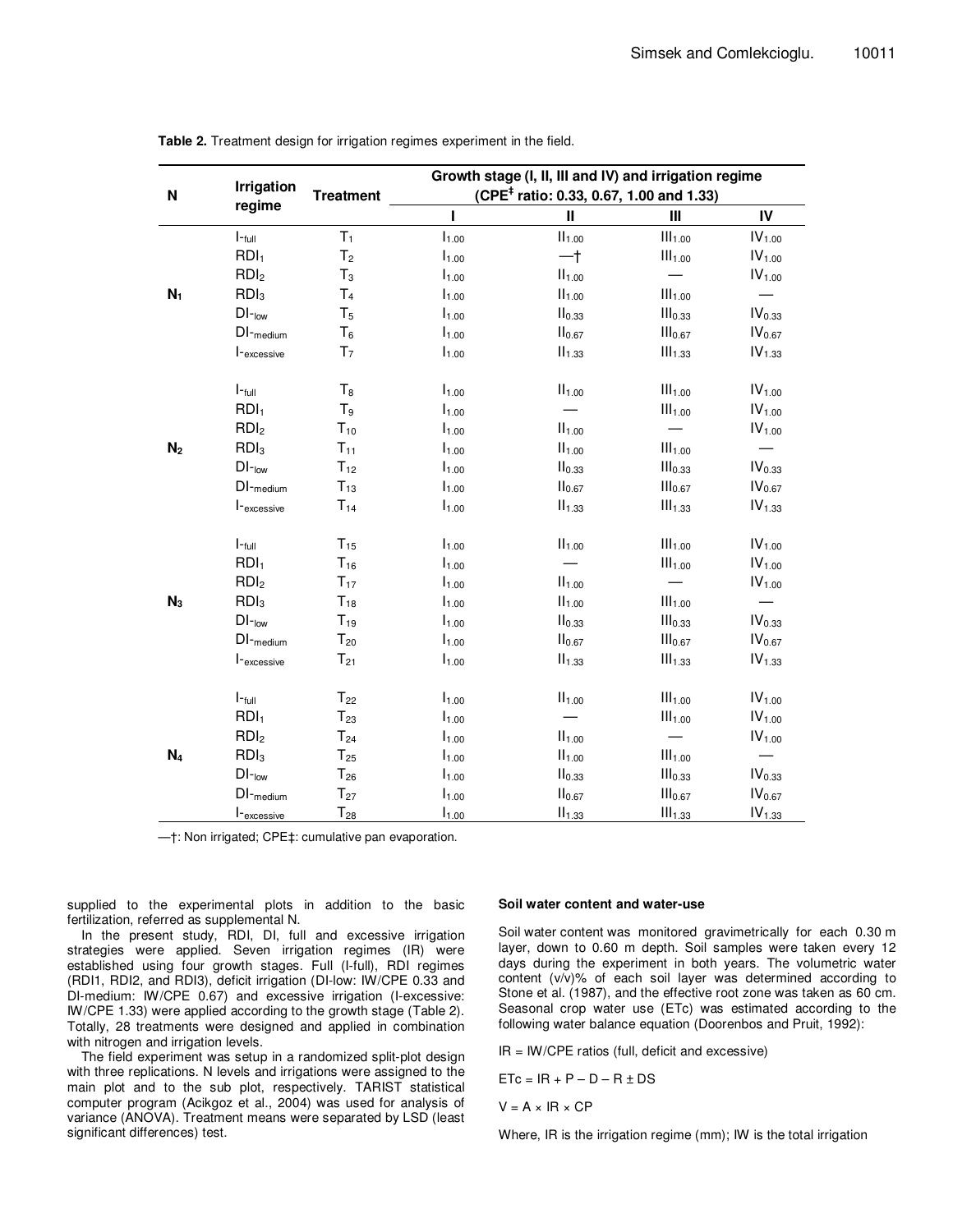| Source of      | Degree of      |             | Mean square       |                   |                    |                   |             |  |
|----------------|----------------|-------------|-------------------|-------------------|--------------------|-------------------|-------------|--|
| variation      | freedom        | <b>FWt</b>  | <b>FWh</b>        | FL.               | <b>SCD</b>         | <b>SSDM</b>       | <b>FY</b>   |  |
| Replication    | $\overline{2}$ | 124812.9ns  | 1.9 <sub>ns</sub> | 0.7 <sub>ns</sub> | 92.5 <sub>ns</sub> | 8.5 <sub>ns</sub> | 746402.8ns  |  |
| Year (Y)       |                | 363909.3*   | $91.5*$           | 1.7ns             | 171.0*             | $66.2*$           | 947852.1ns  |  |
| Error-1        | 2              | 14746.3     | 2.0               | 1.4               | 7.8                | 0.6               | 74532.3     |  |
| Nitrogen (N)   | 3              | 145232.6*   | $15.8*$           | $27.0**$          | 269.2**            | $15.1*$           | 2696806.1** |  |
| YXN            | 3              | 213328.2*   | $20.6*$           | 2.5ns             | 31.0ns             | 0.3ns             | 100574.5ns  |  |
| Error -2       | 12             | 38622.7     | 3.5               | 2.9               | 33.6               | 4.0               | 58366.8     |  |
| Irrigation (I) | 6              | 1018842.6** | 1.9 <sub>ns</sub> | $8.6*$            | 183.7*             | 3.9 <sub>ns</sub> | 831915.7**  |  |
| YXI            | 6              | 120361.2ns  | 1.4 <sub>ns</sub> | 0.7ns             | 11.7ns             | 1.7ns             | 31761.6ns   |  |
| N X I          | 18             | 104341.5ns  | $3.1*$            | 3.8 <sub>ns</sub> | 176.5**            | 2.8 <sub>ns</sub> | 77372.8ns   |  |
| Y X NXI        | 18             | 24841.2ns   | 2.2ns             | 1.4 <sub>ns</sub> | 22.9ns             | 0.7ns             | 95802.5ns   |  |
| Error          | 96             | 221983.2    | 1.7               | 3.3               | 68.4               | 1.8               | 75217.2     |  |
| Total          | 167            | 195527.4    | 3.2               | 3.6               | 77.9               | 2.7               | 162888.2    |  |

**Table 3.** Analysis of variance for melon FWt, FWh, FL, SCD, SSDM and FY.

\* Significant at P<0.05, \*\* Significant at P<0.01, \*\*\* Significant at P<0.001 and ns; not significant. FWt**,** Fruit weight; FWh, fruit width; FL, fruit length; SCD, seed cavity diameter; SSDM, soluble solid dry matter.

water applied; CPE is the cumulative pan evaporation; ETc is the seasonal crop evapotranspiration; P is the precipitation; D is the water lost due to deep percolation, all expressed in mm. Run-off (R) was taken to be zero since it did not occur with the use of drip irrigation system and ±∆S is the variation in water content of the soil profile. V is the volume of irrigation water applied; A is the plot area (m2) and percentage of soil crop cover (CP). Whenever field capacity was exceeded, the deep percolation water was calculated by subtracting soil water content from field capacity. The evaporation data were obtained from a Class "A" pan evaporimeter sited near the experimental field and were collected on a daily basis. The average discharges of the emitters were found to be 2 L h-1 and the uniformity coefficient was more than 90% for all the plots.

#### **Water use efficiency (WUE) and irrigation water use efficiency (IWUE)**

WUE expressed in kg of fruits m-3 was calculated by taking the quotient of the fruit yield  $(kg \text{ ha}^{-1})$  and seasonal crop evapotranspiration depth  $(m3 \text{ ha}^{-1})$ . IWUE expressed in kg of fruits  $m-3$  was calculated by taking the quotient of the fruit yield (kg ha<sup>-1</sup>) and the seasonal irrigation amount water (m3 ha<sup>-1</sup>) as described in Howell et al. (1998).

#### **Crop sensitivity to water stress**

The effect of irrigation regimes on fruit yield was also evaluated by calculating the yield response factor (ky). ky is defined as the ratio between the relative fruit yield decrease and the relative evapotranspiration deficit as shown in the following equation (Doorenbos and Kassam 1979):

1-Y\_a/Y\_m =k\_y (1-〖ET〗\_a/〖ET〗\_m )

Where, Ya is the actual fruit yield (t ha<sup>-1</sup>); ETa (ETc) is the actual evapotranspiration (mm); Ym is the maximum yield (t ha<sup>-1</sup>) and

ETm represents the maximum evapotranspiration.

When  $ky < 1$ , evapotranspiration deficit is important than yield loss; when ky > 1, yield loss is more important than evapotranspiration deficit and when  $ky = 1$ , yield loss is equal to evapotranspiration deficit (line 1:1).

#### **Fruit yield and yield component measurements**

The harvest was done twice: on September, 17 and October, 3, in 2007 and on October, 6 and October, 16 in 2008. Fruit weight (FWt), fruit width (equatorial, FWh), fruit length (polar, FL), seed cavity diameter (SCD) and soluble solid dry matter (SSDM) values were calculated from randomly chosen 5 fruits per replicate. Yield values per hectare  $(FY: t \text{ ha}^{-1})$  for each plot were calculated.

## **RESULTS AND DISCUSSION**

The irrigation regimes started at 15 and 14 DAS and ended at 82 and 70 DAS in 2007 and 2008, respectively. Fruits were harvested twice on September, 17 (DAS: 85) and October, 3 (DAS: 101) in 2007 and on October, 6 (DAS: 82) and 16 (DAS: 92) in 2008. As can be seen in Table 3, while years and N levels were found to be significant for all fruit quality parameters, irrigation strategies were also significant for these parameters, except SSDM. In addition, although, N levels and irrigation strategies were significant for the fruit yield, years did not influence the fruit yield.

Significant differences were observed in FWt among N levels and between years. While mean FWt was determined as 3.4 kg for N1 and N3, it was measured as 3.5 kg for N2 and N4 (Table 4).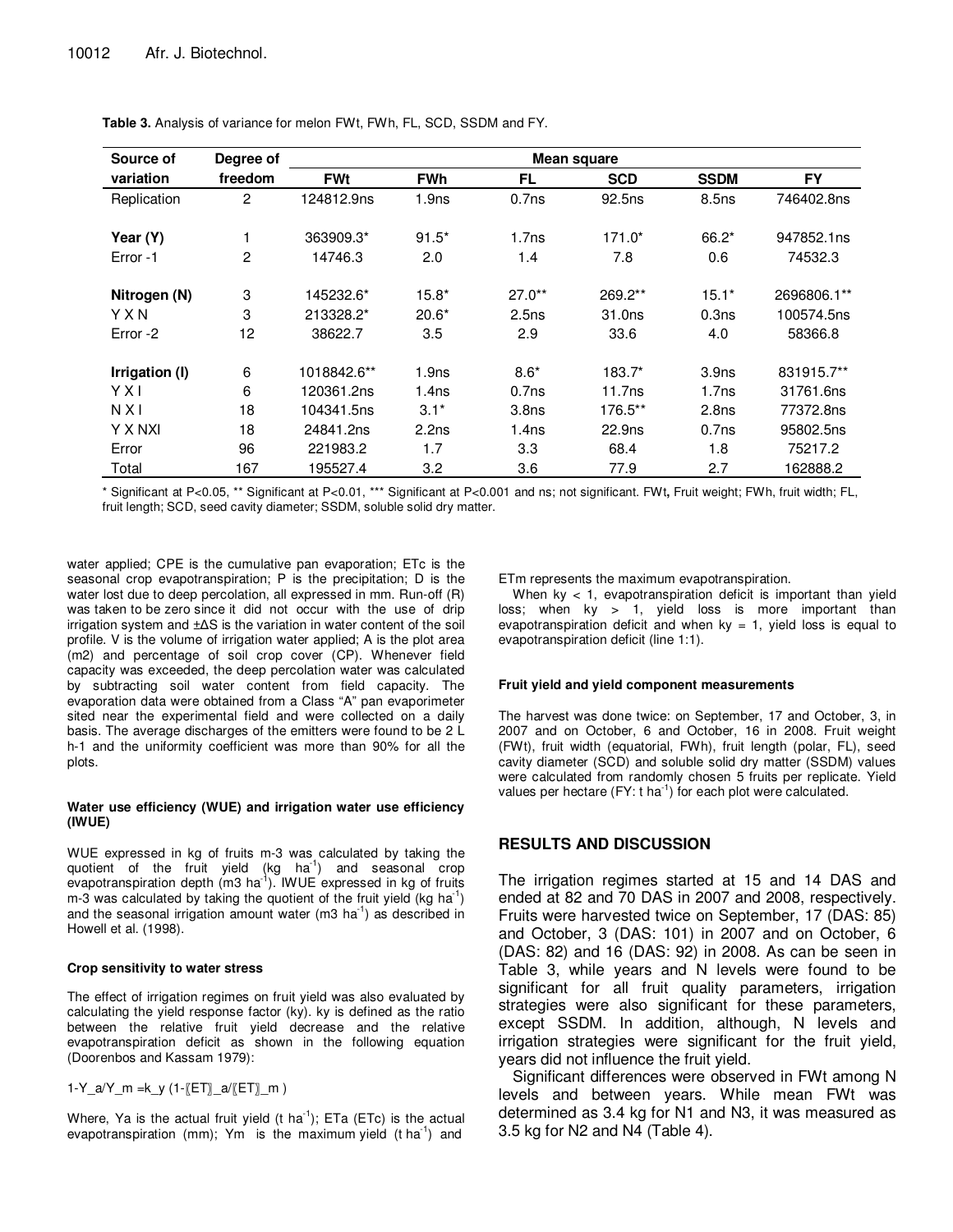**Table 4.** Mean FWt (g) of N levels and years.

|                       |                                           | Year                 |                          |
|-----------------------|-------------------------------------------|----------------------|--------------------------|
| N level               | 2007                                      | 2008                 | <b>Mean of treatment</b> |
| $N_1$                 | 3410.48 <sup>a</sup>                      | $3418.33^{a}$        | $3414.41^{\circ}$        |
| N <sub>2</sub>        | 3517.05 <sup>a</sup>                      | 3536.91 <sup>a</sup> | 3526.98 <sup>a</sup>     |
| $N_3$                 | $3400.00^a$                               | 3438.57 <sup>a</sup> | 3419.29bc                |
| $N_4$                 | $3355.62^b$ 3661.67 <sup>a</sup>          |                      | 3508.64 <sup>ab</sup>    |
| LSD <sub>(0.05)</sub> |                                           | 132.20               | 93.48                    |
| Mean of years         | 3420.78 <sup>b</sup> 3513.87 <sup>a</sup> |                      |                          |
| LSD <sub>(0.05)</sub> | 80.62                                     |                      |                          |

The numbers followed by the same letter horizontally (for years) and vertically (for means of treatments) are not significantly different using LSD test.

| Table 5. FWt           |  | according to |  |
|------------------------|--|--------------|--|
| irrigation treatments. |  |              |  |

| <b>Irrigation regime</b> | FWt(g)                |
|--------------------------|-----------------------|
| $ -$ full                | 3574.71 <sup>ab</sup> |
| RDI <sub>1</sub>         | 3382.08 <sup>bc</sup> |
| RDI <sub>2</sub>         | 3220.83°              |
| RDl <sub>3</sub>         | 3284.36 <sup>bc</sup> |
| $DI$ -low                | 3363.36 <sup>bc</sup> |
| $DI$ <sub>-medium</sub>  | $3713.42^a$           |
| $l$ - $excessive$        | 3732.50 <sup>a</sup>  |
| LSD (0.01)               | 270.31                |

The results demonstrate that FWt was highly influenced by the total amount of irrigation water during whole growth stages. The treatments with maximum irrigation water applied (I-excessive) had the highest FWt, while treatments with no irrigation water during the stage III (RDI2) had the lowest FWt. On the other hand, low water deficit during the fruit growth and maturation stages had no significant effects on the FWt, while high water deficits during growth stage highly affected FWt (Table 5).

Increasing rates of nitrogen had a positive impact on the FWt. According to the results, applications of RDI caused greater water stress than the one of DI application. RDI resulted in a greater fruit yield loss as compared to other regimes. This could be associated with the low FWt. Irrigation regimes were found to be more effective than N levels on the fruit weight. Cabello et al. (2009) and Kirnak et al. (2005) reported that DI practices reduced fruit weight of melon as compared to full-irrigation. Yildirim et al. (2009) found similar findings, but relatively larger fruit size and heavier weight in the treatments of irrigation during ripening and harvesting were found. Our results show that the combination of full irrigation and basic fertilization gave the largest size fruit. Excessive irrigation and fertilization resulted to smaller fruits. RDI treatments gave the lowest FWt. In general, N leads to the formation of larger cells in plants and the

**Table 6.** Mean FWh (cm) of N levels and years.

|                                                     |             | Year                         |                          |
|-----------------------------------------------------|-------------|------------------------------|--------------------------|
| N level                                             | 2007        | 2008                         | <b>Mean of treatment</b> |
| $N_1$                                               | $18.71^a$   | $18.14^a$                    | $18.43^a$                |
| N <sub>2</sub>                                      | $16.48^{b}$ | $18.19^a$                    | $17.33^{b}$              |
| $N_3$                                               | $15.81^{b}$ | 18.24 $^{\rm a}$             | $17.02^{b}$              |
| $N_4$                                               |             | $16.19^b$ 18.52 <sup>a</sup> | $17.36^{b}$              |
| LSD(0.05)                                           |             |                              | 0.90                     |
| Mean of years 16.80 <sup>b</sup> 18.27 <sup>a</sup> |             |                              |                          |
| LSD(0.05)                                           | 0.94        |                              |                          |

The numbers followed by the same letter horizontally (for years) and vertically (for means of treatments) are not significantly different using LSD test.

coarse textured fruit (Aktas and Ates, 1998). In the present study, fruit size and weight were affected by N levels, and supplemental N fertilization resulted in puffy fruit. Puffiness in fruit could be related to high N application. In contrast, the FWt was found to be similar to full irrigation but heavier than DI treatments.

Effects of N levels on FWh were statistically significant in both years. FWh from standard fertilizer applied plant were larger than FWh in all supplemental N applications (Table 6).

N levels and irrigation regimes resulted in significant differences in FL. Supplemental N fertilization decreased FL and the highest FL was obtained from plant with basic fertilization (N1). While the longest fruit was obtained from I-full and RDI1 applications, the shortest fruit was obtained from I-excessive irrigation regimes (Table 7).

Irrigation regimes and N levels affected SCD significantly. SCD decreased in I-full, and as a result, an increase in edible portion was observed. All other irrigation regimes resulted in larger SCD. Although, the effects of increased N levels on SCD were not significant, the smallest SCD was found at the level of N3 (Table 8). The irrigation level was found to be more effective than the N level on SCD. High SCD resulted in less flesh, and therefore, less edible part. Contrary to the present study, Hartz (1997) observed that different irrigation regimes had no important effect on SCD, while the differences among cultivars were significant.

SSDM significantly (P <0.05) differed between years and among the N levels. The effects of irrigation regimes were not significant. Averages of SSDM were 12.76 0Brix and 14.01 0Brix in 2007 and 2008, respectively. According to N levels, the highest SSDM was 13.87 0Brix in N1-level while the lowest was 12.61 0Brix in N4 level. Increase in levels of N caused a decrease in the SSDM and it was found that N levels were more effective than irrigation levels. Similar results were noted by Nava et al. (2008) that nitrogen fertilization negatively affected flesh firmness and SSDM content in apple. Kirnak et al. (2005) found that the decrease in irrigation level increased SSDM, N-levels was not affected significantly but interac-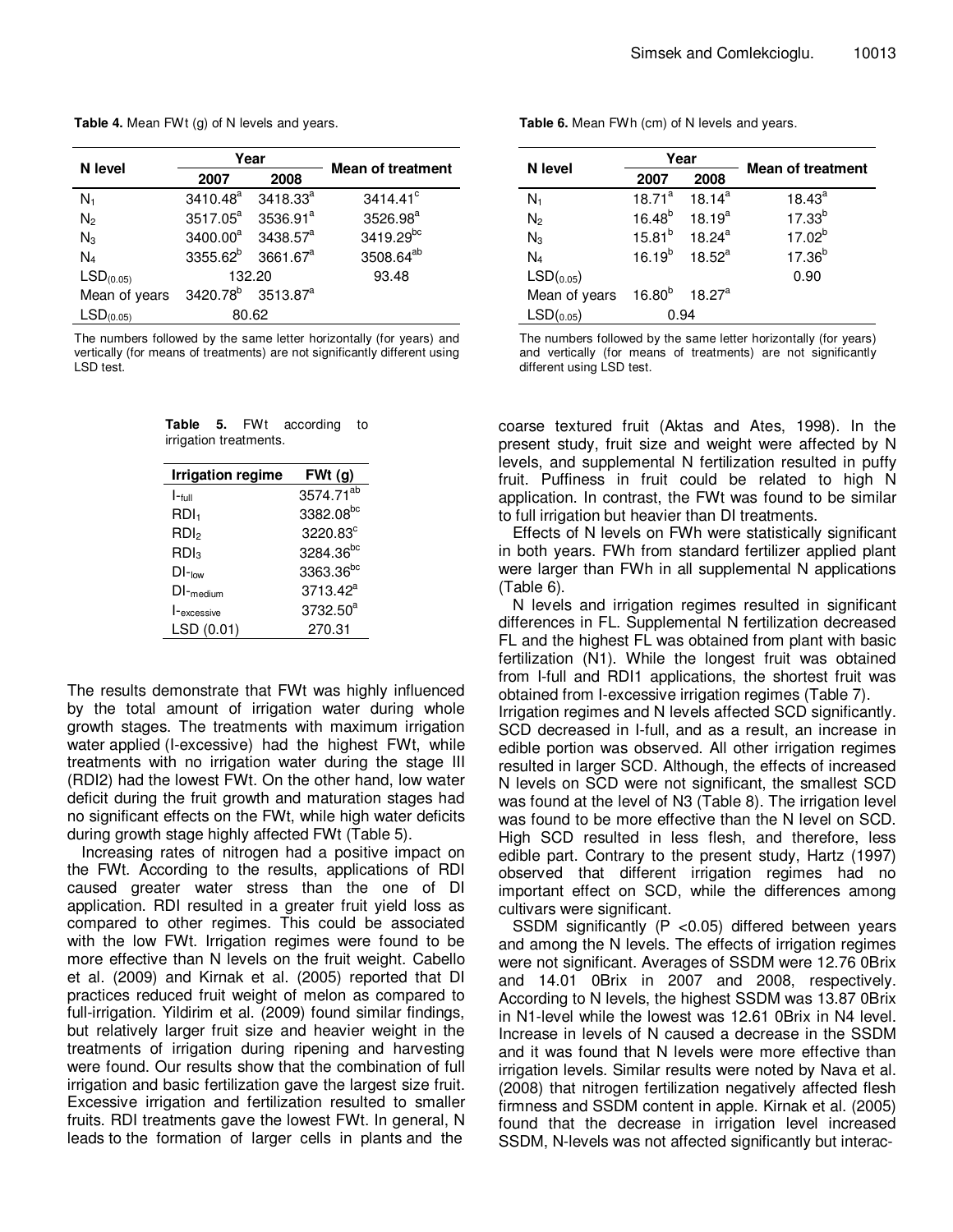|                          |           | <b>Mean of irrigation</b> |             |             |                    |
|--------------------------|-----------|---------------------------|-------------|-------------|--------------------|
| <b>Irrigation regime</b> | $N_1$     | N <sub>2</sub>            | $N_3$       | $N_4$       | treatment          |
| $I$ -full                | 25.17     | 25.33                     | 23.00       | 23.58       | 24.27 <sup>a</sup> |
| RDI <sub>1</sub>         | 23.50     | 24.08                     | 22.33       | 23.50       | $23.35^{a}$        |
| RDI <sub>2</sub>         | 23.75     | 22.08                     | 22.42       | 22.25       | $22.63^{ab}$       |
| RDI <sub>3</sub>         | 25.75     | 23.67                     | 22.50       | 22.08       | $23.50^{ab}$       |
| $DI$ -low                | 23.42     | 23.58                     | 24.50       | 22.12       | $23.42^{ab}$       |
| $DI$ <sub>medium</sub>   | 25.75     | 24.08                     | 23.92       | 23.58       | $24.33^{b}$        |
| I-excessive              | 24.58     | 23.17                     | 23.33       | 21.75       | $23.21^{b}$        |
| LSD(0.05)                |           |                           |             |             | 1.05               |
| Mean of N levels         | $24.56^a$ | $23.71^{ab}$              | $23.14^{b}$ | $22.70^{b}$ |                    |
| LSD(0.01)                |           | 1.14                      |             |             |                    |

Table 7. Mean FL (cm) in different N levels and irrigation regimes.

The numbers followed by the same letter horizontally (for mean of nitrogen levels) and vertically (for means of irrigation treatments) are not significantly different using LSD test.

|                   |                      | <b>Mean of irrigation</b> |                    |                     |                       |
|-------------------|----------------------|---------------------------|--------------------|---------------------|-----------------------|
| Irrigation regime | $N_1$                | N <sub>2</sub>            | $N_3$              | $N_4$               | treatment             |
| $I$ -full         | $62.62^{b}$          | $82.99^{a}$               | $66.33^{b}$        | 72.53 <sup>ab</sup> | $71.12^c$             |
| RDI <sub>1</sub>  | $84.72^a$            | $75.91^{ab}$              | 71.99 <sup>b</sup> | 81.85 <sup>ab</sup> | 78.62 <sup>a</sup>    |
| RDI <sub>2</sub>  | $76.67$ <sup>a</sup> | 73.28 <sup>a</sup>        | 74.21 <sup>a</sup> | 80.02 <sup>a</sup>  | 76.04 <sup>ab</sup>   |
| RDI <sub>3</sub>  | $73.91^a$            | $82.19^{a}$               | $69.93^{a}$        | $76.57^a$           | 75.65 <sup>ac</sup>   |
| $DI$ - $_{low}$   | 75.81 <sup>a</sup>   | $78.25^{\text{a}}$        | 76.59 <sup>a</sup> | $71.52^a$           | $75.54$ <sup>ac</sup> |
| $DI$ -medium      | $86.19^{a}$          | $82.52^a$                 | 69.11 $b$          | $77.59^{ab}$        | 78.85 <sup>a</sup>    |
| I-excessive       | $76.10^{a}$          | $68.85^{a}$               | $75.22^a$          | $72.43^a$           | $73.15^{bc}$          |

 $\mathsf{LSD}_{(0.01)}$  4.75

77.71<sup>a</sup>

**Table 8.** Mean seed cavity diameter (mm) in different N levels and irrigation regimes.

The numbers followed by the same letter horizontally (for irrigation treatments and mean of nitrogen levels) and vertically (for means of irrigation treatments) are not significantly different using LSD test.

 $71.91<sup>b</sup>$ 

76.07<sup>a</sup>

tion of levels of irrigation and N had significant impact on SSDM. Unlike the results of our study, Cabello et al. (2009) reported that the effects of irrigation and N levels and their interactions on SSDM were not significant. SSDM is an important indicator in determining the eating quality of melon and it should be a minimum of 8 0Brix. If SSDM is 10 to 12 0Brix, fruit has much better quality (Ferrante et al., 2008; Cantwell, 1996).

 $LSD<sub>(0.01)</sub>$  3.87

Mean of N levels  $76.57^a$ 

In our study, irrigation regimes and N levels had significant effects on fruit yield, but interactions between them were not significant. Fruit yield was highly influenced by the total amount of water at different growth stages. The results clearly show that reduced amounts of irrigation water at any growth stages resulted in fruit yield decrease. I-excessive treatment had the highest production with  $62.97$  t ha<sup>-1</sup>, followed by I-full treatment with 60.56 t ha<sup>-1</sup>. Non-irrigation during the fruit growth stage (RDI2) resulted in the lowest fruit yield, a decrease in fruit yield by 9% when compared with I-excessive.

Results show that from fruit set until full fruit expanded stage (III) was the most sensitive growth stage to water stress. Application of N above the standard recommended level (N1) increased the yield. The highest yield of melon of  $63.00$  t ha<sup>-1</sup> was produced at N4. The yield was reduced at the lowest N level (N1). Although, the interaction between irrigation regimes and N levels was not significant, the highest yield of melon was produced at highest seasonal irrigation water amount and N level (N4\*I-full) (Table 9). Sensoy et al. (2007) showed that the highest melon yield was obtained from the treatment employing the greatest frequency and quantity of irrigation. Camoglu et al. (2010) reported that while mean yield, fruit weight, fruit diameter, fruit length and flesh thickness were affected significantly with different irrigation treatments, pH and SSDM were not affected significantly in watermelon. In general, increasing levels of nitrogen and water caused an increase in the productivity (Lovelli et al., 2007; Ferreira and Goncalves,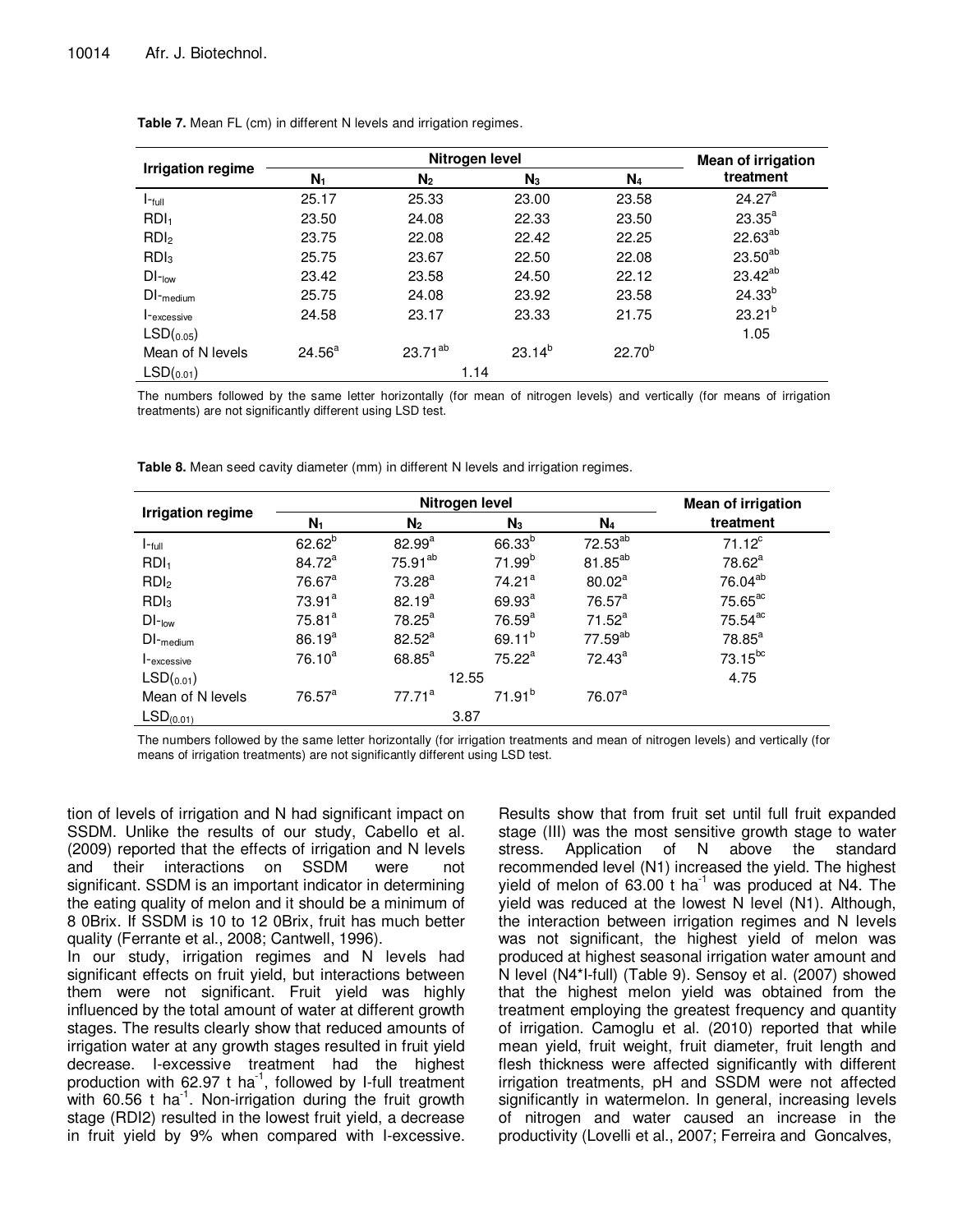|                          |                    | <b>Mean of irrigation</b> |             |                |                     |
|--------------------------|--------------------|---------------------------|-------------|----------------|---------------------|
| <b>Irrigation regime</b> | $N_1$              | N <sub>2</sub>            | $N_3$       | N <sub>4</sub> | treatment           |
| $I$ -full                | 58.42              | 59.79                     | 60.28       | 62.37          | $60.56^{b}$         |
| RDI <sub>1</sub>         | 56.85              | 58.92                     | 61.65       | 63.07          | $59.49^{bc}$        |
| RDI <sub>2</sub>         | 55.64              | 56.73                     | 59.14       | 61.78          | $57.40^d$           |
| RDI <sub>3</sub>         | 56.54              | 57.65                     | 55.44       | 63.33          | 59.40 <sup>bd</sup> |
| $DI$ -low                | 55.29              | 56.26                     | 60.08       | 59.51          | 57.70 <sup>cd</sup> |
| $DI$ <sub>medium</sub>   | 56.20              | 58.55                     | 59.77       | 64.27          | 59.75 <sup>bc</sup> |
| I-excessive              | 61.29              | 60.28                     | 59.98       | 66.70          | $62.97^a$           |
| Mean of nitrogen levels  | 57.18 <sup>c</sup> | $58.31$ °                 | $59.48^{b}$ | $63.00^a$      |                     |
| LSD <sub>(0.01)</sub>    |                    | 1.61                      |             |                | 2.08                |

**Table 9.** Mean of fruit yield (t ha<sup>-1</sup>) according to N levels and irrigation regimes.

The numbers followed by the same letter horizontally (for mean of nitrogen levels) and vertically (for means of irrigation treatments) are not significantly different using LSD test.

2007). The tendency to decrease in yield by water stress recreated an increasing trend with increasing N levels. T5 treatment in N1 level had the lowest yield  $(55.29 \text{ t} \text{ ha}^{-1})$ and when compared with the same irrigation treatment (T12 and T19) at N2 and N3 level, yield values were increased to 56.26 and 59.77 t ha<sup>-1</sup>, respectively. Further increase in the level of N (T26) did not cause a significant change and remained at the level of 59.51 t ha<sup>-1</sup>.

In Table 10, irrigation water amount, evapotranspiration, fruit yield, relative deficit evapotranspiration, relative yield loss, yield response factor, irrigation water use efficiency, water use efficiency and water saving are reported. IW for I-full applications (T1, T8, T15 and T22) was calculated as 973 mm, whereas the values of ETa were 864, 875, 885 and 913 mm, respectively. The increase in ETa values were due to increase in N levels. However, ETa values never exceeded the value of IW in any treatments. IW values for treatments of RDI technique (T2, T3, T4, T9, T10, T11, T16, T17, T18, T23, T24 and T25) have been 667 for RDI1, 741 for RDI2 and 857 mm for RDI3. However, the ETa values have changed in parallel to the IW values. ETa was not lesser than IW. ETa values have increased parallel with increase in N-levels. Plant water consumption increased with increasing N levels. ETa values for all N levels were higher than IW values in DI treatments (T5, T6, T12, T13, T19, T20, T26 and T27). These values increased with N level, and were calculated as 16, 5, 18, 2, 21, 3, 25 and 5%, respectively.

According to N levels, the lowest yields were obtained from RDI2 treatments (T3, T10, T17 and T24) of RDI regimes. RDI2 was the treatment that no irrigation was applied during fruit development. It was determined that non-irrigated plants during this period bore lighter fruit. The low yield in this irrigation regime was due to low fruit weight. The results show that plants were sensitive to water stress during this period. Moreover, the findings of Kang et al. (2000) for maize and Simsek et al. (2011) for common bean were in agreement with our results. The low yield in this irrigation regime was due to low fruit

weight. The results show that plants were sensitive to water stress during this period. According to N levels, yield reduction rates were 17, 15, 17 and 7% for N1, N2, N3 and N4, respectively. Under water stress conditions, nutrient uptake by roots was affected by a reduction in the transportation of nutrients from the soil surface to absorbing root and transportation from the roots to the shoots was also adversely affected (Buljovcic and Engels, 2001).

In treatments of I-excessive (T7, T14, T21, and T25), 1189 mm IW were applied. ETa was lower than IW. Plant did not consume all the water applied and at the end of the season, positive DS and deep percolation (Dp) was observed. Lower DS and Dp was seen with increasing N level. A linear relationship between fruit yield and ETa was observed in I-full regime. In this treatment, relative fruit yield decrease ranged from 12 to 6% when compared with the highest yield. Yield loss decreased with increase in the N level.

Water savings in RDI regimes ranged from 28 to 44%. The lowest ky value of RDI regimes was determined as 0.16 in RDI1 of N4 level. Similarly, the lowest deficit evapotranspiration was calculated as 27% for this treatment (T24). As expected, the lowest yield (55.29 t  $ha^{-1}$ ) was obtained from the lowest N level and DI-low (T5) treatment. The productivity of the DI-low regime increased with level of N increased. Our results show that DI-low in level of N3 (T19) with a yield of 59.77 t ha<sup>-1</sup> corresponded to 10% yield loss with 55% water saving. When DI-low and DI-medium regimes under each levels of nitrogen were compared, yield loss did not differ significantly, except under N4 level. In contrast, water saving showed significant differences. While water savings of DI-medium regime was 36%, this value was 55% for DI-low. Corresponding to 1% water conservation, 0.18% decrease occurred in the yield. The highest yield was obtained from I-excessive (T7, T14, T21, and T28) regimes under all N levels. Yield increased with increase of N levels, and reached the maximum value with 66.70 t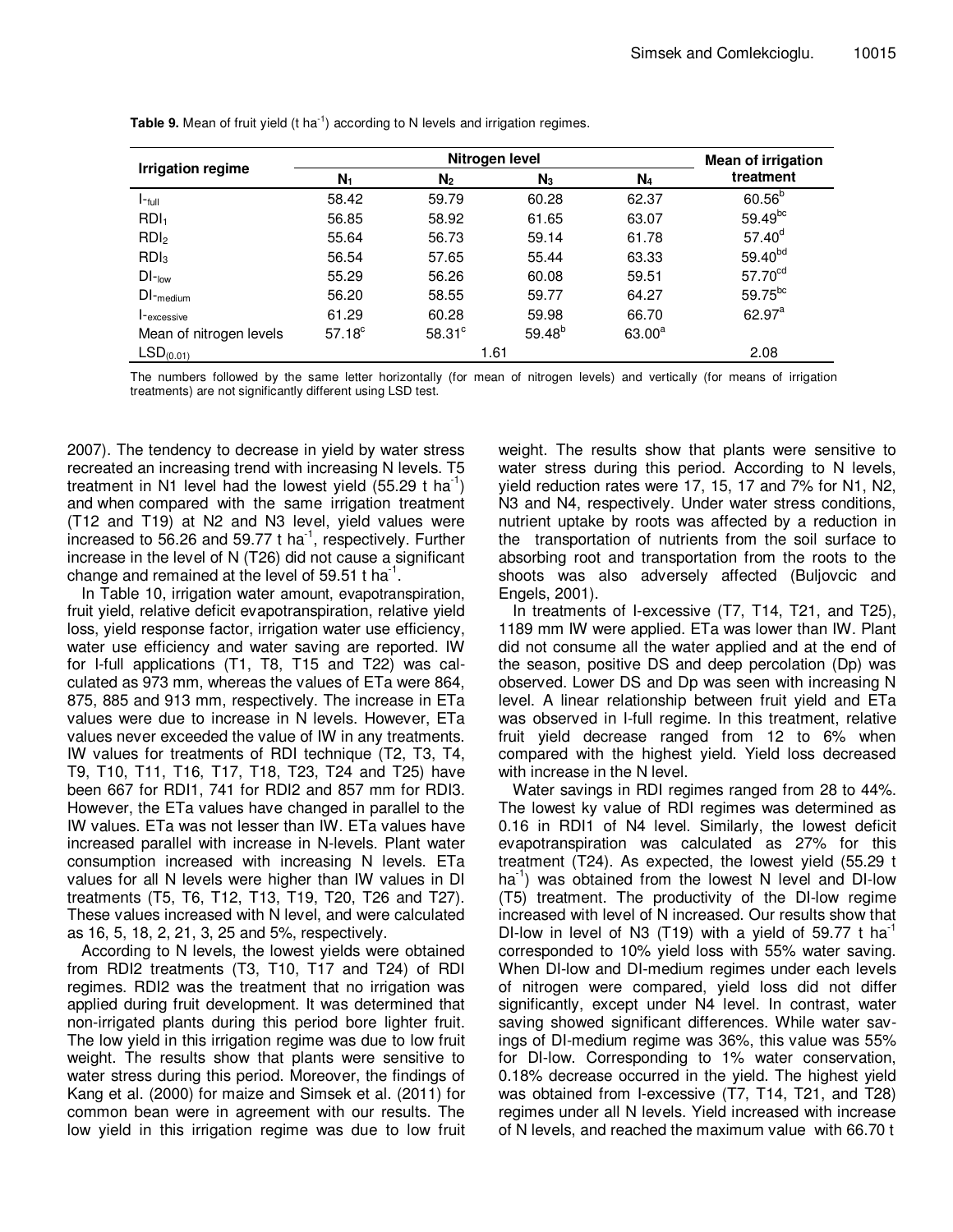## 10016 Afr. J. Biotechnol.

| level          | Nitrogen irrigation<br>regime                | <b>Treatment</b> | IW<br>(mm) | ETa<br>(mm) | <b>Fruit yield</b><br>$(t \, ha^{-1})$ | $1-(ET_a/ET_m)$ | $1-(Y_a/Y_m)$ | ky   | <b>IWUE</b><br>$(kg m-3)$ | <b>WUE</b><br>$(kg m-3)$ | $1-(W_a/W_c)$ |
|----------------|----------------------------------------------|------------------|------------|-------------|----------------------------------------|-----------------|---------------|------|---------------------------|--------------------------|---------------|
|                | $I$ - $_{full}$                              | $T_1$            | 973        | 864         | 58.42                                  | 0.21            | 0.12          | 0.58 | 6.00                      | 6.76                     | 0.18          |
|                | RDI <sub>1</sub>                             | T <sub>2</sub>   | 667        | 670         | 56.85                                  | 0.39            | 0.15          | 0.38 | 8.52                      | 8.49                     | 0.44          |
|                | RDI <sub>2</sub>                             | $T_3$            | 741        | 745         | 55.64                                  | 0.32            | 0.17          | 0.52 | 7.51                      | 7.47                     | 0.38          |
| $N_1$          | RDI <sub>3</sub>                             | T <sub>4</sub>   | 857        | 860         | 56.54                                  | 0.22            | 0.15          | 0.71 | 6.60                      | 6.57                     | 0.28          |
|                | $DI$ -low                                    | T <sub>5</sub>   | 534        | 620         | 55.29                                  | 0.43            | 0.17          | 0.39 | 10.34                     | 8.92                     | 0.55          |
|                | $DI$ -medium                                 | $\mathsf{T}_6$   | 757        | 793         | 56.20                                  | 0.28            | 0.16          | 0.57 | 7.42                      | 7.09                     | 0.36          |
|                | I-excessive                                  | T <sub>7</sub>   | 1189       | 1038        | 61.29                                  | 0.05            | 0.08          | 1.50 | 5.15                      | 5.91                     | 0.00          |
|                | $I$ - $_{full}$                              | $\mathsf{T}_8$   | 973        | 875         | 59.79                                  | 0.20            | 0.10          | 0.51 | 6.14                      | 6.83                     | 0.18          |
|                | RDI <sub>1</sub>                             | $\mathsf{T}_9$   | 667        | 700         | 58.92                                  | 0.36            | 0.12          | 0.32 | 8.83                      | 8.42                     | 0.44          |
|                | RDI <sub>2</sub>                             | $T_{10}$         | 741        | 754         | 56.73                                  | 0.31            | 0.15          | 0.48 | 7.66                      | 7.53                     | 0.38          |
| N <sub>2</sub> | RDI <sub>3</sub>                             | $T_{11}$         | 857        | 950         | 57.65                                  | 0.13            | 0.14          | 1.01 | 6.73                      | 6.07                     | 0.28          |
|                | $DI$ -low                                    | $T_{12}$         | 534        | 628         | 56.26                                  | 0.43            | 0.16          | 0.37 | 10.53                     | 8.96                     | 0.55          |
|                | $\mathsf{DI}_{\mathsf{\neg}\mathsf{medium}}$ | $T_{13}$         | 757        | 770         | 58.55                                  | 0.30            | 0.12          | 0.41 | 7.73                      | 7.61                     | 0.36          |
|                | I-excessive                                  | $T_{14}$         | 1189       | 1033        | 60.28                                  | 0.06            | 0.10          | 1.65 | 5.07                      | 5.84                     | 0.00          |
|                | $I$ - $_{full}$                              | $T_{15}$         | 973        | 885         | 61.65                                  | 0.19            | 0.08          | 0.39 | 6.34                      | 6.97                     | 0.18          |
|                | RDI <sub>1</sub>                             | $T_{16}$         | 667        | 712         | 59.14                                  | 0.35            | 0.11          | 0.32 | 8.87                      | 8.31                     | 0.44          |
|                | RDI <sub>2</sub>                             | $T_{17}$         | 741        | 759         | 55.44                                  | 0.31            | 0.17          | 0.55 | 7.49                      | 7.31                     | 0.38          |
| $N_3$          | RDI <sub>3</sub>                             | $T_{18}$         | 857        | 881         | 60.08                                  | 0.20            | 0.10          | 0.50 | 7.01                      | 6.82                     | 0.28          |
|                | $DI$ - $_{low}$                              | $T_{19}$         | 534        | 646         | 59.77                                  | 0.41            | 0.10          | 0.25 | 11.18                     | 9.26                     | 0.55          |
|                | $DI$ –medium                                 | $T_{20}$         | 757        | 779         | 59.98                                  | 0.29            | 0.10          | 0.35 | 7.92                      | 7.70                     | 0.36          |
|                | I-excessive                                  | $T_{21}$         | 1189       | 975         | 63.62                                  | 0.11            | 0.05          | 0.42 | 5.35                      | 6.53                     | 0.00          |
|                | $I$ - $_{full}$                              | $T_{22}$         | 973        | 913         | 62.37                                  | 0.17            | 0.06          | 0.39 | 6.41                      | 6.83                     | 0.18          |
|                | RDI <sub>1</sub>                             | $T_{23}$         | 667        | 727         | 63.07                                  | 0.34            | 0.05          | 0.16 | 9.46                      | 8.68                     | 0.44          |
|                | RDI <sub>2</sub>                             | $T_{24}$         | 741        | 796         | 61.78                                  | 0.27            | 0.07          | 0.27 | 8.34                      | 7.76                     | 0.38          |
| $N_4$          | RDI <sub>3</sub>                             | $T_{25}$         | 857        | 906         | 63.33                                  | 0.17            | 0.05          | 0.29 | 7.39                      | 6.99                     | 0.28          |
|                | $DI$ -low                                    | $T_{26}$         | 534        | 667         | 59.51                                  | 0.39            | 0.11          | 0.28 | 11.13                     | 8.92                     | 0.55          |
|                | $\mathsf{DI}_{\mathsf{\neg}\mathsf{medium}}$ | $T_{27}$         | 757        | 797         | 64.27                                  | 0.27            | 0.04          | 0.13 | 8.49                      | 8.07                     | 0.36          |
|                | I- <sub>excessive</sub>                      | $T_{28}$         | 1189       | 1097        | 66.70                                  | 0.00            | 0.00          | 0.00 | 5.61                      | 6.08                     | 0.00          |

**Table 10.** Irrigation water amount, fruit yield, relative evapotranspiration deficit [1-(ETa/ETm)], relative fruit yield decrease [1-(Ya/Ym)], yield response factor, irrigation water use efficiency,<br>water use efficiency a

W<sub>a</sub>/W<sub>c</sub>: Actual amount of irrigation waster applied/maximum amount of irrigation water applied.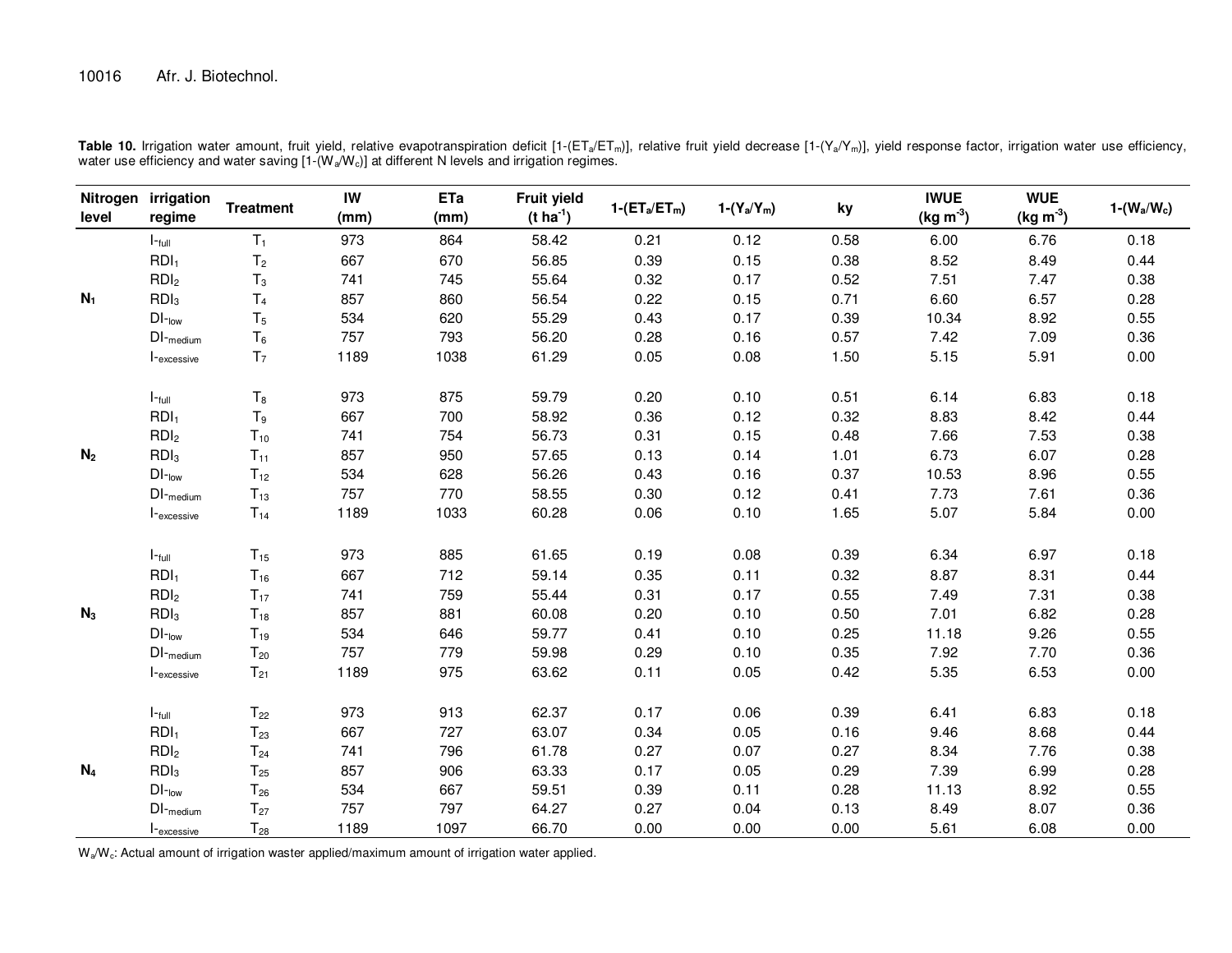**Table 11.** Results of linear regression analysis of total amount of applied irrigation and fruit yield for N levels. The relationships between total amount of irrigation applied and fruit yield.

| N level<br><b>Slope</b> |        | Intercept | $R^2$ |
|-------------------------|--------|-----------|-------|
| N1                      | 0.0089 | 49.907    | 0.85  |
| N۶                      | 0.0055 | 53.780    | 0.62  |
| $N_{3}$                 | 0.0078 | 53.589    | 0.45  |
| N4                      | 0.0083 | 56.247    | 0.64  |

ha<sup>-1</sup> at N4 level (T28). The results show that N levels were more effective than water levels in yield increases. When IWUE and WUE were examined, the highest values were determined in DI-low (T5, T12, T19 and T26) regimes. It was calculated that both IWUE and WUE values were increased with the decrease in amount of water.

As reported, IWUE and WUE values decreased with the increase in the amount of water (Fabeiro et al., 2002; Yuan et al., 2003; Simsek et al., 2005). Our results show that the highest IWUE and WUE values were 11.18 and 9.26 kg m-3 with T19 treatment (DI-low), and the lowest was 5.07 and 5.84 kg m-3 with T14 treatment (Iexcessive), respectively. Zeng et al. (2009) reported that maximum IWUE for potato was obtained with low irrigation. Fabeiro et al. (2001) and Kirnak et al. (2005) also reported similar results. Although, the lowest IWUE and WUE were determined in I-excessive, the maximum fruit yield was obtained from this treatment.

When I-excessive was applied to melon under low level of N (N1 and N2), ky values were greater than 1 (ky  $> 1$ ) due to higher relative fruit yield decrease than relative evapotranspiration deficit. When N levels increased (N3 and N4), ky was calculated as less than 1 (ky $<$ 1) and the water saving was 0%. The lowest IWUE and WUE also occurred in these treatments.

Based on the results of the present study, excessive irrigation did not provide a significant yield increase in melon. It might be useful to avoid excessive and full irrigation where water is scarce and expensive, so the deep percolation could be prevented. Non irrigation during the small fruit to full-expanded fruit stage in RDI regimes at all N levels caused a reduction in fruit yield. This result showed that melon was sensitive to water stress during this period. As the melon has a shallowroot, it is highly sensitive to the drought stress and needs frequent and light irrigation to prevent the possible water deficiency in the plant root zone. Response to a unit change in amount of water applied fruit yield changed  $(0.0089 t \text{ ha}^{-1}).$ 

As can be seen in Table 11, while the poorest relationship  $(R2 = 0.45)$  was observed between total amount of applied irrigation and fruit yield in N3 level, the strongest relationship  $(R2 = 0.85)$  was seen in N1 level.

**Table 12.** Results of linear regression analysis between seasonal crop evapotranspiration and fruit yield for N levels. The relationships between seasonal crop evapotranspiration and fruit yield.

| N level | Slope  | Intercept | $R^2$ |
|---------|--------|-----------|-------|
| N1      | 0.0128 | 46.948    | 0.74  |
| N۶      | 0.0067 | 52.840    | 0.40  |
| Nз      | 0.0139 | 48.778    | 0.40  |
| N4      | 0.0124 | 52.520    | 0.64  |

Moreover, similar trend was determined between seasonal crop evapotranspiration and fruit yield (Table 12).

RDI and DI are optimization strategies applied to a crop plant, during stress sensitive developmental periods. Water is restricted during the vegetative stage and from full fruit expanded to physiological maturity stages of plant tolerant to water stress. Total applied irrigation water is not fully in need of irrigation during the growing season of the crop. In other words, RDI and DI aim to stabilized the yield and maximum WUE more than maximizing the yield (Geerts and Raes, 2009). WUE is the main factor that limits plant productivity; crop yield losses are inevitable when the plant is exposed to water stress (English, 1990). The correct application of the DI needs detailed assessment of economic yield losses caused by water stress (Kirda et al., 1999; Geerts and Raes, 2009).

It is important to apply optimum irrigation and fertilization programs for stabilization and maximization yield and quality. Optimization of the water and nutrient requirements of plant is also important due to both economic and environmental reasons (del Amor, 2006).

Based on these results, yield and quality parameters were found to be affected by irrigation regimes and N levels. To obtain high fruit yield, N level could be adjusted based on irrigation water availability.

Therefore, it can be concluded that N3\*DI-low combination (T19) is advisable for sustainable production, saving a significant amount of water and increasing the nitrogen use efficiency, where water is the main limiting factor for agricultural production.

### **REFERENCES**

- Acikgoz N, Ilker E, Gokcol A (2004). Biyolojik arastirmalarin bilgisayarda degerlendirilmeleri. Ege Uni. Tohum Teknoloji Uygulama ve Arastirma Merkezi Yay, Izmir.
- Aktas M, Ates M (1998). Bitkilerde beslenme noksanliklari. nedenleri ve tanimlari. ISBN975-320-033-1

Anonymous (2009). Final report of 5th World Water Forum 2009.

http://iwlearn.net/iw-projects/iwproject.2007-09-10.0069695373 /workshops /WWF5\_Final\_Report.pdf

Bekele S, Tilahun K (2007). Regulated deficit irrigation scheduling of onion in a semiarid region of Ethiopia. Agric. Water Manage. 89: